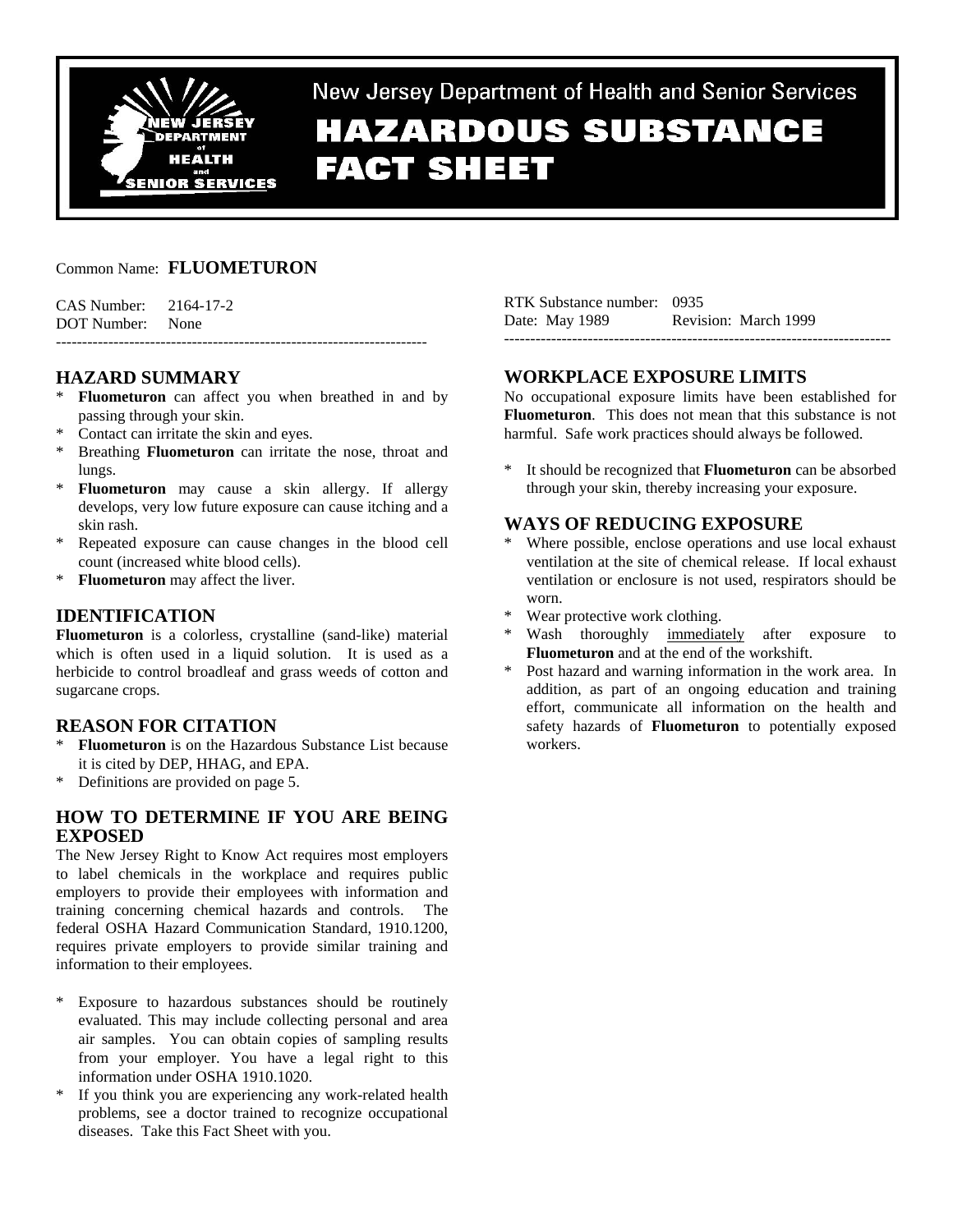# **FLUOMETURON** page 2 of 6

This Fact Sheet is a summary source of information of all potential and most severe health hazards that may result from exposure. Duration of exposure, concentration of the substance and other factors will affect your susceptibility to any of the potential effects described below.

---------------------------------------------------------------------------

### **HEALTH HAZARD INFORMATION**

### **Acute Health Effects**

The following acute (short-term) health effects may occur immediately or shortly after exposure to **Fluometuron**:

- Contact can irritate the skin and eyes.
- \* Breathing **Fluometuron** can irritate the nose, throat and lungs.

### **Chronic Health Effects**

The following chronic (long-term) health effects can occur at some time after exposure to **Fluometuron** and can last for months or years:

### **Cancer Hazard**

\* While **Fluometuron** has been tested in animals, further testing is required to determine its ability to cause cancer.

### **Reproductive Hazard**

According to the information presently available to the New Jersey Department of Health and Senior Services, **Fluometuron** has not been tested for its ability to affect reproduction.

#### **Other Long-Term Effects**

- Fluometuron may cause a skin allergy. If allergy develops, very low future exposure can cause itching and a skin rash.
- \* Repeated exposure can cause changes in the blood cell count (increased white blood cells).
- **Fluometuron** may affect the liver.

### **MEDICAL**

#### **Medical Testing**

If symptoms develop or overexposure is suspected, the following are recommended:

- \* Liver function tests.
- Complete blood count.
- Evaluation by a qualified allergist, including careful exposure history and special testing, may help diagnose skin allergy.

Any evaluation should include a careful history of past and present symptoms with an exam. Medical tests that look for damage already done are not a substitute for controlling exposure.

Request copies of your medical testing. You have a legal right to this information under OSHA 1910.1020.

### **WORKPLACE CONTROLS AND PRACTICES**

Unless a less toxic chemical can be substituted for a hazardous substance, **ENGINEERING CONTROLS** are the most effective way of reducing exposure. The best protection is to enclose operations and/or provide local exhaust ventilation at the site of chemical release. Isolating operations can also reduce exposure. Using respirators or protective equipment is less effective than the controls mentioned above, but is sometimes necessary.

In evaluating the controls present in your workplace, consider: (1) how hazardous the substance is, (2) how much of the substance is released into the workplace and (3) whether harmful skin or eye contact could occur. Special controls should be in place for highly toxic chemicals or when significant skin, eye, or breathing exposures are possible.

In addition, the following controls are recommended:

- \* Where possible, automatically transfer **Fluometuron** or pump liquid **Fluometuron** from drums or other storage containers to process containers.
- \* For flammable solutions containing **Fluometuron**, before entering a confined space where **Fluometuron** may be present, check to make sure that an explosive concentration does not exist.

Good **WORK PRACTICES** can help to reduce hazardous exposures. The following work practices are recommended:

- Workers whose clothing has been contaminated by **Fluometuron** should change into clean clothing promptly.
- Do not take contaminated work clothes home. Family members could be exposed.
- Contaminated work clothes should be laundered by individuals who have been informed of the hazards of exposure to **Fluometuron**.
- \* Eye wash fountains should be provided in the immediate work area for emergency use.
- If there is the possibility of skin exposure, emergency shower facilities should be provided.
- \* On skin contact with **Fluometuron**, immediately wash or shower to remove the chemical. At the end of the workshift, wash any areas of the body that may have contacted **Fluometuron**, whether or not known skin contact has occurred.
- Do not eat, smoke, or drink where **Fluometuron** is handled, processed, or stored, since the chemical can be swallowed. Wash hands carefully before eating, drinking, smoking, or using the toilet.
- \* For solid **Fluometuron** use a vacuum or a wet method to reduce dust during clean-up. DO NOT DRY SWEEP.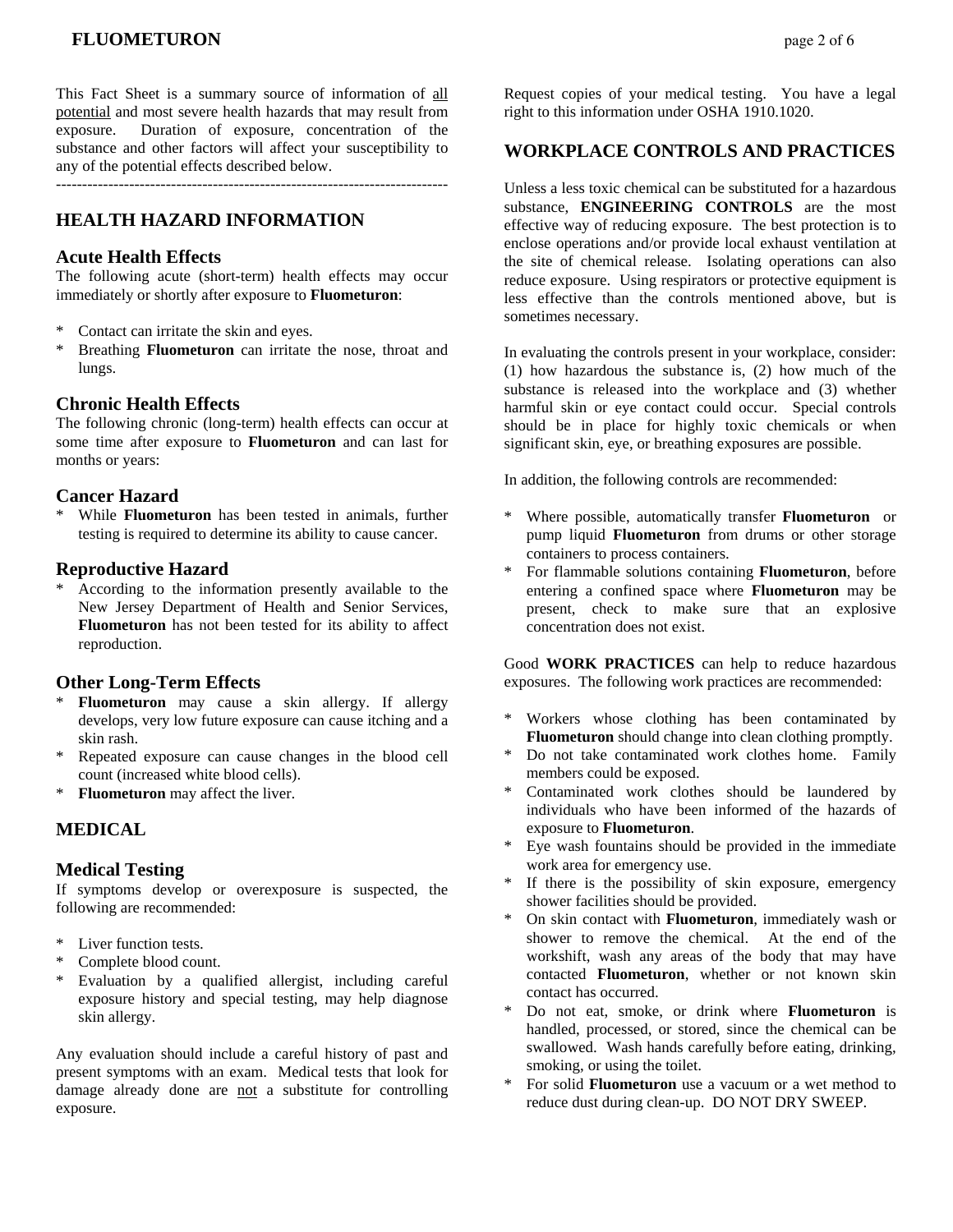### **PERSONAL PROTECTIVE EQUIPMENT**

WORKPLACE CONTROLS ARE BETTER THAN PERSONAL PROTECTIVE EQUIPMENT. However, for some jobs (such as outside work, confined space entry, jobs done only once in a while, or jobs done while workplace controls are being installed), personal protective equipment may be appropriate.

OSHA 1910.132 requires employers to determine the appropriate personal protective equipment for each hazard and to train employees on how and when to use protective equipment.

The following recommendations are only guidelines and may not apply to every situation.

### **Clothing**

- \* Avoid skin contact with **Fluometuron**. Wear protective gloves and clothing. Safety equipment suppliers/ manufacturers can provide recommendations on the most protective glove/clothing material for your operation.
- \* All protective clothing (suits, gloves, footwear, headgear) should be clean, available each day, and put on before work.

### **Eye Protection**

- Wear impact resistant eye protection with side shields or goggles.
- \* Wear indirect-vent, impact and splash resistant goggles when working with solutions containing **Fluometuron**.
- \* Wear a face shield along with goggles when working with corrosive, highly irritating or toxic substances.

### **Respiratory Protection IMPROPER USE OF RESPIRATORS IS DANGEROUS.**

Such equipment should only be used if the employer has a written program that takes into account workplace conditions, requirements for worker training, respirator fit testing and medical exams, as described in OSHA 1910.134.

- \* For field applications check with your supervisor and your safety equipment supplier regarding the appropriate respiratory equipment.
- \* Where the potential for overexposure exists, use a MSHA/NIOSH approved supplied-air respirator with a full facepiece operated in a pressure-demand or other positivepressure mode. For increased protection use in combination with an auxiliary self-contained breathing apparatus operated in a pressure-demand or other positivepressure mode.

### **QUESTIONS AND ANSWERS**

- Q: If I have acute health effects, will I later get chronic health effects?
- A: Not always. Most chronic (long-term) effects result from repeated exposures to a chemical.
- Q: Can I get long-term effects without ever having shortterm effects?
- A: Yes, because long-term effects can occur from repeated exposures to a chemical at levels not high enough to make you immediately sick.
- Q: What are my chances of getting sick when I have been exposed to chemicals?
- A: The likelihood of becoming sick from chemicals is increased as the amount of exposure increases. This is determined by the length of time and the amount of material to which someone is exposed.
- Q: When are higher exposures more likely?
- A: Conditions which increase risk of exposure include dust releasing operations (grinding, mixing, blasting, dumping, etc.), other physical and mechanical processes (heating, pouring, spraying, spills and evaporation from large surface areas such as open containers), and "confined space" exposures (working inside vats, reactors, boilers, small rooms, etc.).
- Q: Is the risk of getting sick higher for workers than for community residents?
- A: Yes. Exposures in the community, except possibly in cases of fires or spills, are usually much lower than those found in the workplace. However, people in the community may be exposed to contaminated water as well as to chemicals in the air over long periods. This may be a problem for children or people who are already ill.
- Q: Should I be concerned if a chemical causes cancer in animals?
- A: Yes. Most scientists agree that a chemical that causes cancer in animals should be treated as a suspected human carcinogen unless proven otherwise.
- Q: But don't they test animals using much higher levels of a chemical than people usually are exposed to?
- A: Yes. That's so effects can be seen more clearly using fewer animals. But high doses alone don't cause cancer unless it's a cancer agent. In fact, a chemical that causes cancer in animals at high doses could cause cancer in humans exposed to low doses.
- Q: Don't all chemicals cause cancer?
- A: No. Most chemicals tested by scientists are not cancercausing.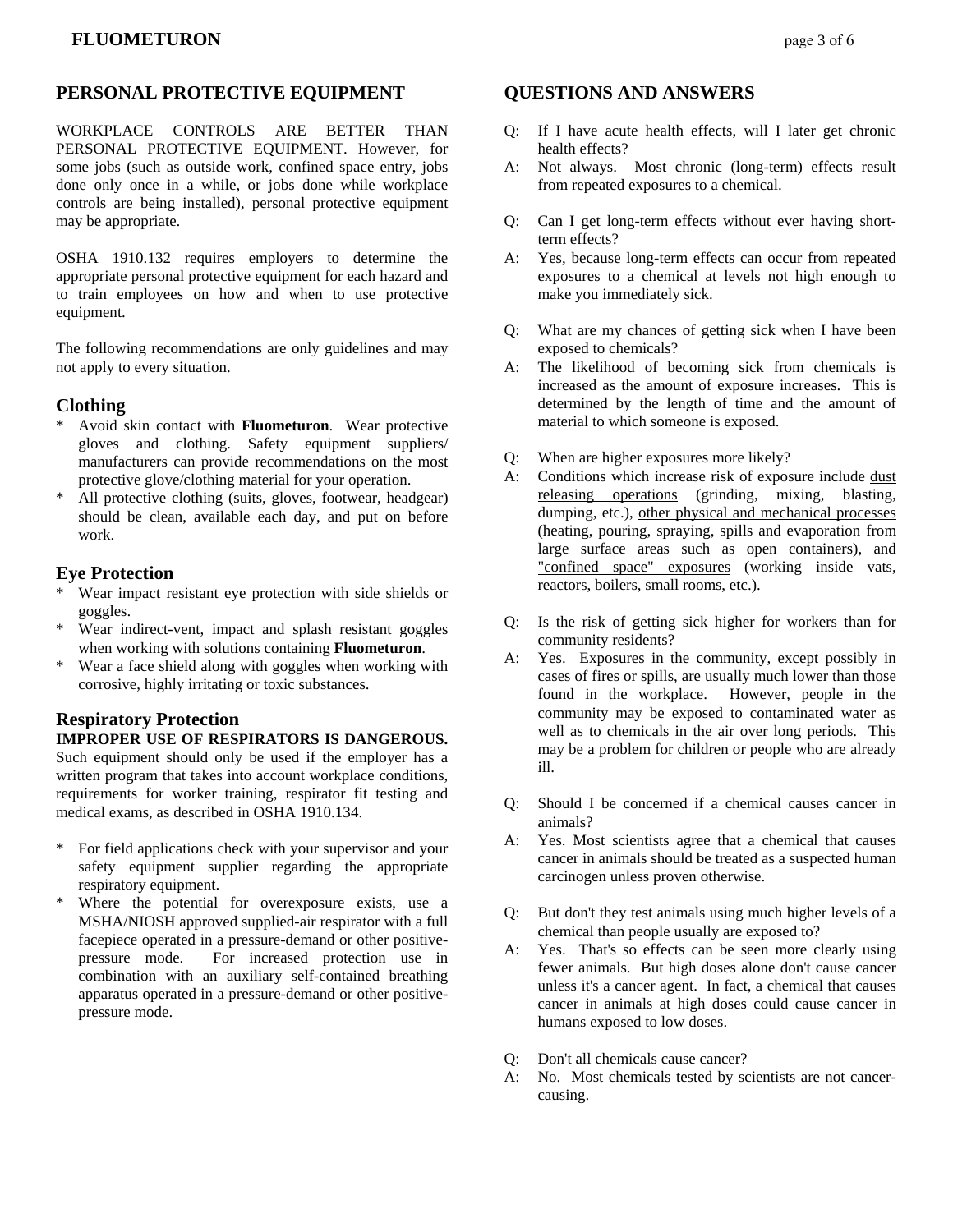#### --------------------------------------------------------------------------- The following information is available from:

 New Jersey Department of Health and Senior Services Occupational Disease and Injury Services PO Box 360 Trenton, NJ 08625-0360 (609) 984-1863 (609) 292-5677 (fax)

Web address: http://www.state.nj.us/health/eoh/odisweb/

#### **Industrial Hygiene Information**

Industrial hygienists are available to answer your questions regarding the control of chemical exposures using exhaust ventilation, special work practices, good housekeeping, good hygiene practices, and personal protective equipment including respirators. In addition, they can help to interpret the results of industrial hygiene survey data.

#### **Medical Evaluation**

If you think you are becoming sick because of exposure to chemicals at your workplace, you may call personnel at the Department of Health and Senior Services, Occupational Disease and Injury Services, who can help you find the information you need.

#### **Public Presentations**

Presentations and educational programs on occupational health or the Right to Know Act can be organized for labor unions, trade associations and other groups.

### **Right to Know Information Resources**

The Right to Know Infoline (609) 984-2202 can answer questions about the identity and potential health effects of chemicals, list of educational materials in occupational health, references used to prepare the Fact Sheets, preparation of the Right to Know survey, education and training programs, labeling requirements, and general information regarding the Right to Know Act. Violations of the law should be reported to (609) 984-2202.

---------------------------------------------------------------------------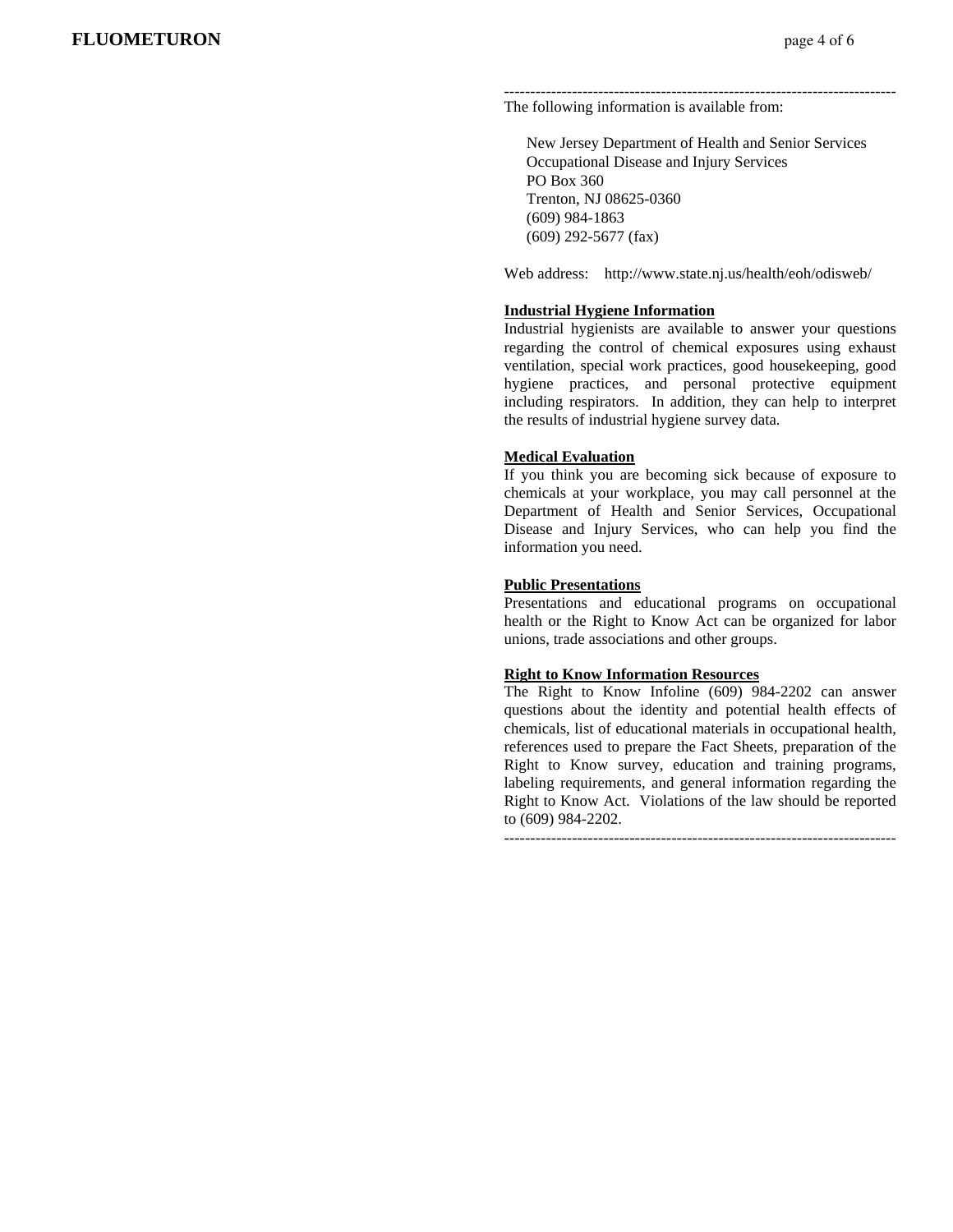### **DEFINITIONS**

**ACGIH** is the American Conference of Governmental Industrial Hygienists. It recommends upper limits (called TLVs) for exposure to workplace chemicals.

A **carcinogen** is a substance that causes cancer.

The **CAS number** is assigned by the Chemical Abstracts Service to identify a specific chemical.

A **combustible** substance is a solid, liquid or gas that will burn.

A **corrosive** substance is a gas, liquid or solid that causes irreversible damage to human tissue or containers.

**DEP** is the New Jersey Department of Environmental Protection.

**DOT** is the Department of Transportation, the federal agency that regulates the transportation of chemicals.

**EPA** is the Environmental Protection Agency, the federal agency responsible for regulating environmental hazards.

A **fetus** is an unborn human or animal.

A **flammable** substance is a solid, liquid, vapor or gas that will ignite easily and burn rapidly.

The **flash point** is the temperature at which a liquid or solid gives off vapor that can form a flammable mixture with air.

**HHAG** is the Human Health Assessment Group of the federal EPA.

**IARC** is the International Agency for Research on Cancer, a scientific group that classifies chemicals according to their cancer-causing potential.

A **miscible** substance is a liquid or gas that will evenly dissolve in another.

**mg/m3** means milligrams of a chemical in a cubic meter of air. It is a measure of concentration (weight/volume).

**MSHA** is the Mine Safety and Health Administration, the federal agency that regulates mining. It also evaluates and approves respirators.

A **mutagen** is a substance that causes mutations. A **mutation** is a change in the genetic material in a body cell. Mutations can lead to birth defects, miscarriages, or cancer.

**NAERG** is the North American Emergency Response Guidebook. It was jointly developed by Transport Canada, the United States Department of Transportation and the Secretariat of Communications and Transportation of Mexico. It is a guide for first responders to quickly identify the specific or generic hazards of material involved in a transportation incident, and to protect themselves and the general public during the initial response phase of the incident.

**NCI** is the National Cancer Institute, a federal agency that determines the cancer-causing potential of chemicals.

**NFPA** is the National Fire Protection Association. It classifies substances according to their fire and explosion hazard.

**NIOSH** is the National Institute for Occupational Safety and Health. It tests equipment, evaluates and approves respirators, conducts studies of workplace hazards, and proposes standards to OSHA.

**NTP** is the National Toxicology Program which tests chemicals and reviews evidence for cancer.

**OSHA** is the Occupational Safety and Health Administration, which adopts and enforces health and safety standards.

**PEOSHA** is the Public Employees Occupational Safety and Health Act, a state law which sets PELs for New Jersey public employees.

**ppm** means parts of a substance per million parts of air. It is a measure of concentration by volume in air.

A **reactive** substance is a solid, liquid or gas that releases energy under certain conditions.

A **teratogen** is a substance that causes birth defects by damaging the fetus.

**TLV** is the Threshold Limit Value, the workplace exposure limit recommended by ACGIH.

The **vapor pressure** is a measure of how readily a liquid or a solid mixes with air at its surface. A higher vapor pressure indicates a higher concentration of the substance in air and therefore increases the likelihood of breathing it in.